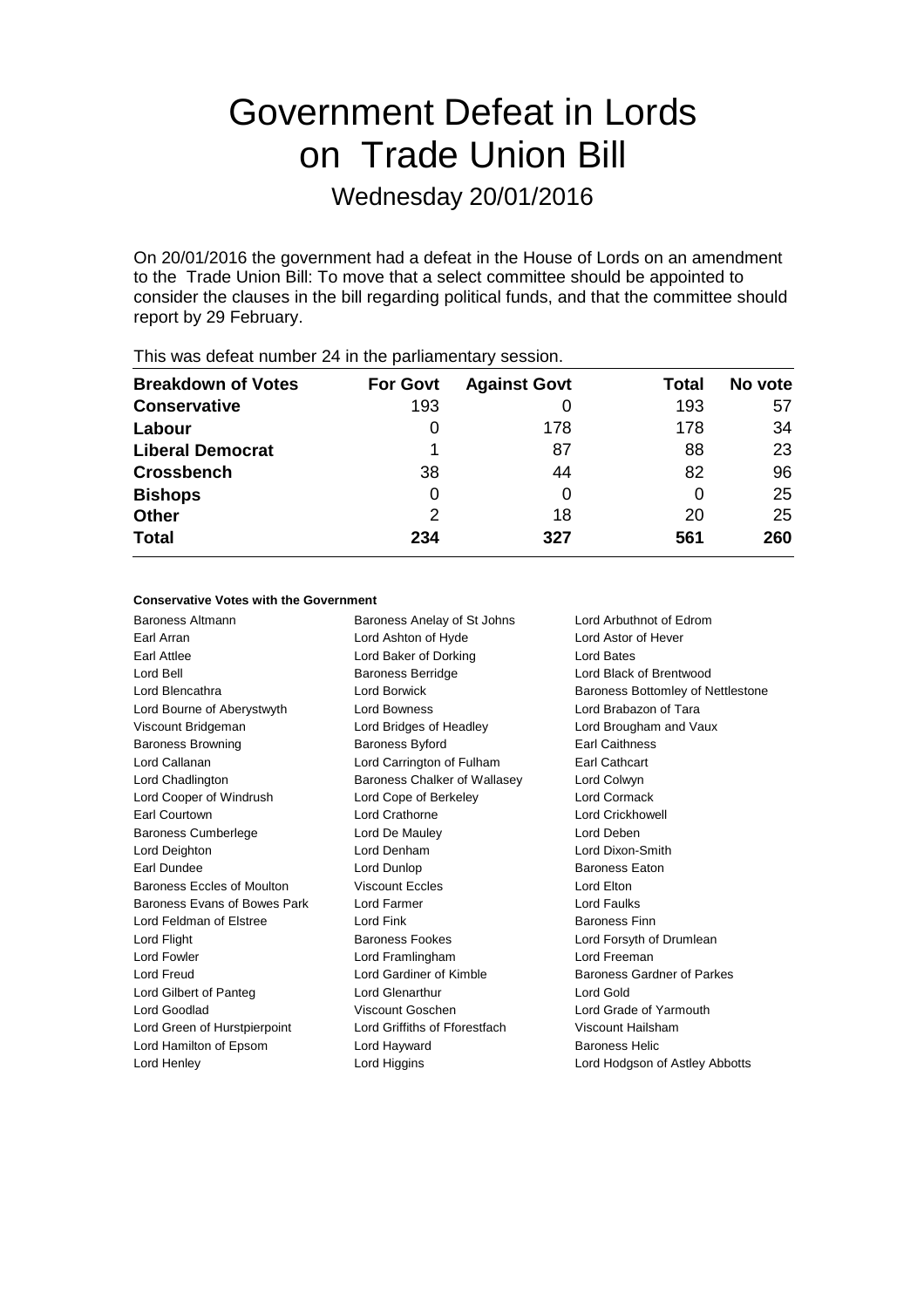Viscount Younger of Leckie

Baroness Hodgson of Abinger Lord Holmes of Richmond Earl Home Baroness Hooper Lord Horam Lord Howard of Rising Lord Howard of Lympne Earl Howe Lord Howell of Guildford Lord Hunt of Wirral Lord Inglewood Lord James of Blackheath Baroness Jenkin of Kennington Lord Keen of Elie Lord King of Bridgwater Baroness Knight of Collingtree Lord Lang of Monkton Lord Lansley Lord Lawson of Blaby Lord Leach of Fairford Lord Leigh of Hurley Lord Lexden Earl Lindsay Lord Lingfield Earl Liverpool **Earl Liverpool** Marquess of Lothian **Lord Lupton** Lord Lyell Lord MacGregor of Pulham Market Lord Mackay of Clashfern Lord Magan of Castletown Lord Mancroft Lord Marland Lord Marlesford Lord Maude of Horsham Lord Mawhinney Baroness McIntosh of Pickering Baroness Mobarik Lord Moore of Lower Marsh Baroness Morris of Bolton Lord Moynihan Lord Naseby Lord Nash Baroness Neville-Jones Baroness Neville-Rolfe Baroness Newlove Baroness Noakes Lord Northbrook Lord Norton of Louth **Lord O'Shaughnessy** Baroness O'Cathain Lord O'Neill of Gatley **Baroness Oppenheim-Barnes** Lord Palumbo Lord Patten **Lord Patten of Barnes** Baroness Perry of Southwark Baroness Pidding **Lord Plumb** Lord Plumb **Lord Polak** Lord Popat Lord Porter of Spalding Lord Prior of Brampton Baroness Rawlings **Baroness Redfern Baroness Redfern Lord Renton of Mount Harry** Lord Ribeiro Lord Risby Lord Robathan Baroness Rock Lord Rotherwick Lord Sassoon Baroness Scott of Bybrook Baroness Seccombe Earl Selborne Lord Selkirk of Douglas **Lord Selsdon** Baroness Shackleton of Belgravia Baroness Sharples Lord Sheikh Baroness Shephard of Northwold Lord Sherbourne of Didsbury **Baroness Shields Lord Shinkwin** Earl Shrewsbury Lord Skelmersdale Lord Smith of Hindhead Lord Spicer **Baroness Stedman-Scott** Lord Sterling of Plaistow Baroness Stowell of Beeston Lord Strathclyde Baroness Stroud Lord Suri Lord Swinfen Lord Taylor of Holbeach Lord Tebbit Lord Trefgarne Lord Trimble Lord True Lord Tugendhat Viscount Ullswater Baroness Verma Lord Wakeham Lord Waldegrave of North Hill Baroness Warsi Lord Wasserman Lord Wei Baroness Wheatcroft **Lord Whitby Baroness Wilcox** Baroness Williams of Trafford Lord Wolfson of Aspley Guise Lord Young of Cookham

# **Conservative Votes against the Government**

# **Labour Votes with the Government**

#### **Labour Votes against the Government**

- Baroness Armstrong of Hill Top Lord Bach Baroness Bakewell Lord Bassam of Brighton Lord Beecham Lord Berkeley Lord Bhattacharyya Baroness Billingham Baroness Blackstone Baroness Blood **Lord Boateng** Lord Boateng **Lord Borrie** Lord Bradley **Lord Bragg Lord Bragg Lord Brennan** Lord Brooke of Alverthorpe Lord Brookman Lord Campbell-Savours Lord Carter of Coles **Lord Cashman** Lord Christopher Lord Clark of Windermere Lord Clarke of Hampstead Lord Clinton-Davis Lord Collins of Highbury **Baroness Corston** Baroness Crawley Lord Cunningham of Felling Lord Darling of Roulanish Lord Davidson of Glen Clova
- Baroness Adams of Craigielea Lord Anderson of Swansea Baroness Andrews
	-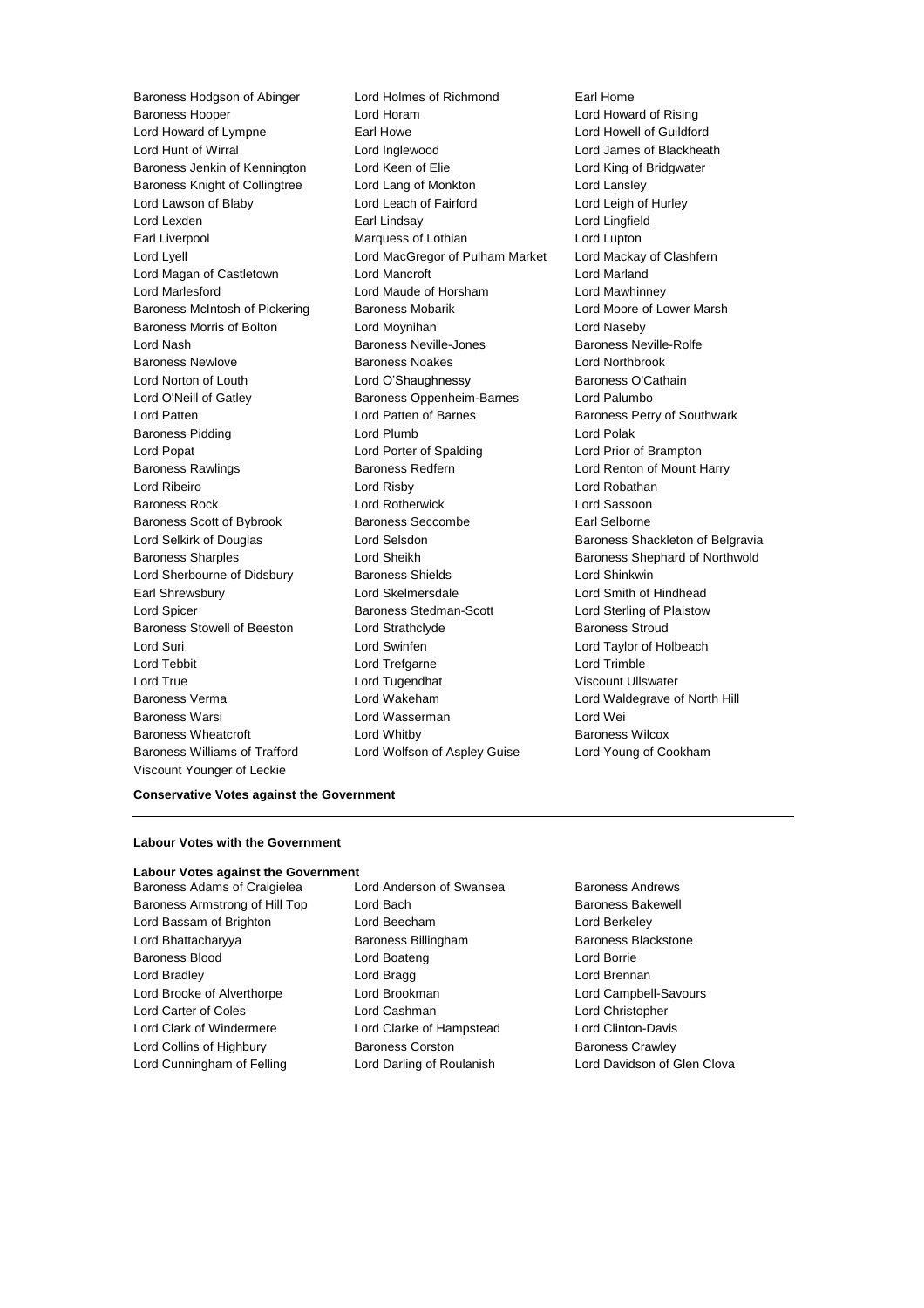Lord Davies of Coity **Lord Davies of Contingle Corporation**<br>Baroness Dean of Thornton-le-Fylde Lord Desai **Lord Davies Contagny** Baroness Donaghy Baroness Dean of Thornton-le-Fylde Lord Desai Lord Donoughue Baroness Drake Lord Drayson Lord Dubs Lord Elder Lord Evans of Temple Guiting Lord Falconer of Thoroton Baroness Farrington of Ribbleton Lord Faulkner of Worcester Lord Foster of Bishop Auckland Lord Foulkes of Cumnock Baroness Gale Baroness Gibson of Market Rasen Lord Giddens **Lord Gramman** Lord Glasman Baroness Golding Lord Goldsmith Lord Gordon of Strathblane Baroness Goudie Baroness Gould of Potternewton Lord Grantchester Lord Griffiths of Burry Port Lord Grocott Lord Hain Viscount Hanworth Lord Harris of Haringey Lord Harrison Lord Hart of Chilton **Lord Haughey** Lord Haughey **Lord Haworth** Baroness Hayter of Kentish Town Baroness Healy of Primrose Hill Baroness Henig Baroness Hilton of Eggardon Lord Hollick Baroness Hollis of Heigham Lord Howarth of Newport Baroness Howells of St Davids Lord Howie of Troon Lord Hoyle Lord Hughes of Woodside Lord Hunt of Kings Heath Lord Hutton of Furness Lord Irvine of Lairg **Baroness Jay of Paddington** Lord Jones **Baroness Jones of Whitchurch** Lord Jordan Baroness Jowell **Lord Judd** Lord Judd Lord Communication Control Assembly Controller Controller Controller Controller Controller Controller Controller Controller Controller Controller Controller Controller Controller Contr Baroness Kennedy of Cradley **Baroness King of Bow** Baroness Kingsmill Lord Kinnock Baroness Kinnock of Holyhead Lord Knight of Weymouth Baroness Lawrence of Clarendon Lord Layard Lord Lea of Crondall Lord Leitch **Lord Lennie** Lord Lennie **Baroness Liddell of Coatdyke** Lord Liddle Lord Lipsey Baroness Lister of Burtersett Lord Livermore Lord Macdonald of Tradeston Lord MacKenzie of Culkein Baroness Mallalieu Baroness Massey of Darwen Lord Maxton Lord McAvoy Baroness McDonagh Lord McFall of Alcluith Baroness McIntosh of Hudnall Lord Mendelsohn Lord Mitchell Lord Monks Lord Moonie Lord Morgan Baroness Morgan of Huyton Baroness Morgan of Ely Lord Morris of Aberavon Lord Morris of Handsworth Baroness Morris of Yardley Lord Murphy of Torfaen Baroness Nye Lord O'Neill of Clackmannan Lord Parekh Lord Patel of Bradford Lord Pendry Lord Peston Lord Plant of Highfield Lord Ponsonby of Shulbrede Baroness Primarolo Baroness Prosser **Baroness Prosser** Lord Puttnam **Baroness Quin** Lord Radice **Baroness Ramsay of Cartvale** Lord Rea Baroness Rebuck Lord Reid of Cardowan Lord Rooker Lord Rosser **Lord Rowlands Lord Rowlands Baroness Royall of Blaisdon** Lord Sawyer **Baroness Sherlock** Baroness Sherlock Baroness Smith of Basildon Baroness Smith of Gilmorehill Lord Snape Lord Soley Lord Stevenson of Balmacara Lord Stone of Blackheath Baroness Symons of Vernham Dean Baroness Taylor of Bolton Lord Taylor of Blackburn Lord Temple-Morris Lord Tomlinson Lord Touhig Lord Triesman Lord Tunnicliffe **Lord Turnberg** Baroness Wall of New Barnet Baroness Warwick of Undercliffe Lord Watson of Invergowrie Lord Watts Baroness Wheeler **Baroness Whitaker** Lord Whitty Lord Williams of Elvel Lord Wills Lord Wood of Anfield Lord Woolmer of Leeds Baroness Worthington Lord Young of Norwood Green Baroness Young of Old Scone

**Liberal Democrat Votes with the Government** Lord Taylor of Goss Moor

**Liberal Democrat Votes against the Government** Lord Addington Lord Ashdown of Norton-sub-Hamdon Baroness Bakewell of Hardington

Mandeville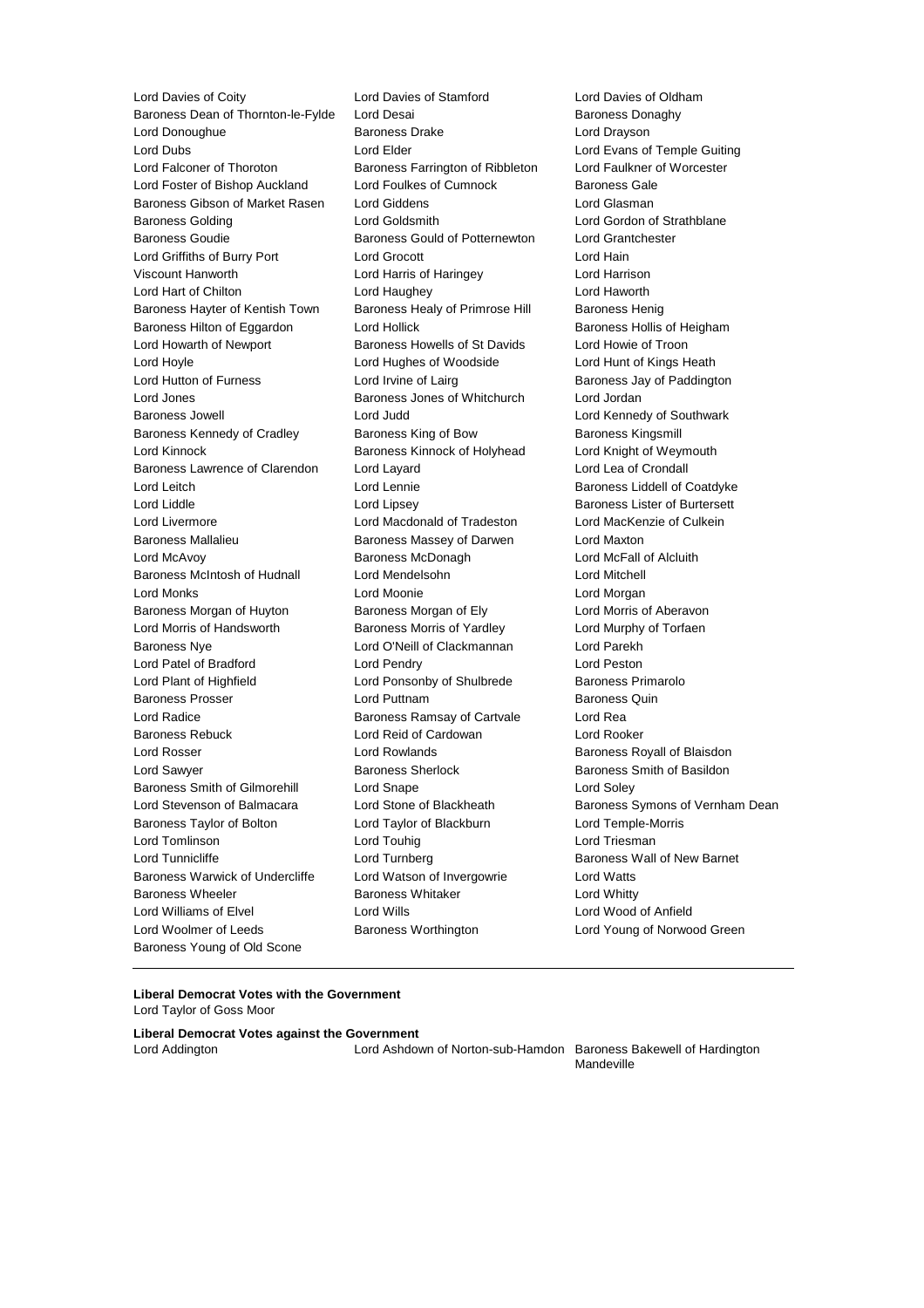Baroness Bonham-Carter of Yarnbury Baroness Bowles of Berkhamsted Baroness Brinton Lord Bruce of Bennachie Lord Burnett Baroness Burt of Solihull Lord Campbell of Pittenweem Lord Carlile of Berriew Lord Clement-Jones Lord Cotter Lord Dholakia Baroness Doocey Baroness Falkner of Margravine Baroness Featherstone Lord Foster of Bath **Lord Fox** Lord Fox **Baroness Garden of Frognal** Lord German Earl Glasgow Lord Goddard of Stockport Lord Greaves Baroness Grender Baroness Hamwee Baroness Humphreys **Example 2** Lord Hussain **Baroness Hussein-Ece** Baroness Janke Baroness Jolly Lord Jones of Cheltenham Baroness Kramer **Lord Lee of Trafford** Lord Lester of Herne Hill Baroness Linklater of Butterstone Baroness Ludford Lord Maclennan of Rogart Baroness Maddock Baroness Manzoor Lord Marks of Henley-on-Thames Lord McNally Baroness Miller of Chilthorne Domer Lord Newby Baroness Northover Lord Oates Lord Paddick Lord Palmer of Childs Hill **Baroness Parminter** Baroness Randerson Lord Razzall Lord Redesdale Lord Rennard Lord Roberts of Llandudno Lord Rodgers of Quarry Bank Baroness Scott of Needham Market Lord Sharkey **Baroness Sharp of Guildford** Baroness Sheehan Lord Shipley Lord Shutt of Greetland Lord Smith of Clifton Baroness Smith of Newnham Lord Stephen Lord Stoneham of Droxford Lord Storey Lord Strasburger Baroness Suttie Lord Taverne Lord Teverson Lord Thomas of Gresford Baroness Thomas of Winchester Baroness Thornhill Lord Tope Lord Tyler Baroness Tyler of Enfield Lord Verjee Lord Wallace of Saltaire **Lord Wallace of Tankerness** Baroness Walmsley Baroness Williams of Crosby Lord Willis of Knaresborough Lord Wrigglesworth

Baroness Barker **Lord Beith** Lord Beith Baroness Benjamin<br>Baroness Bonham-Carter of Yarnbury Baroness Bowles of Berkhamsted Lord Bradshaw

# **Crossbench Votes with the Government**<br>Lord Armstrong of Ilminster Lor

Lord Wilson of Tillyorn **Lord Woolf** 

Lord Brown of Eaton-under-Heywood Lord Burns Lord Butler of Brockwell Baroness Butler-Sloss Lord Cameron of Dillington Viscount Craigavon Lord Dannatt Baroness Deech Lord Fellowes Lord Green of Deddington Lord Greenway Earl Hay of Kinnoull **Baroness Hogg Lord Hope of Craighead** Baroness Hogg Lord Hope of Craighead Lord Hylton Lord Jay of Ewelme Lord Kakkar Lord Luce Lord Mackay of Drumadoon Baroness Masham of Ilton Lord Mawson Lord Northbourne Baroness O'Neill of Bengarve Lord Pannick Lord Powell of Bayswater Lord Quirk Lord Ramsbotham Lord Renwick of Clifton Viscount Slim Lord Stirrup Lord Sutherland of Houndwood Lord Thurlow Lord Trees Lord Walpole Lord Walton of Detchant

# **Crossbench Votes against the Government**

- 
- Baroness Afshar Lord Alton of Liverpool Lord Berkeley of Knighton Lord Bichard **Lord Blair of Boughton** Baroness Boothroyd Earl Clancarty Viscount Colville of Culross Lord Condon Baroness Coussins Lord Dear Lord Eames
- Viscount Falkland Lord Freyberg Lord Hannay of Chiswick Lord Harries of Pentregarth Baroness Hayman Lord Hennessy of Nympsfield Baroness Hollins **Baroness Howarth of Breckland** Baroness Howe of Idlicote Lord Judge Lord Kerr of Kinlochard Lord Kerslake Baroness Kidron Lord Kilclooney Earl Listowel Lord Low of Dalston **Earl Lytton** Earl Lytton **Earl Lytton Lord McCluskey** Baroness Meacher **Baroness Morgan of Drefelin** Lord Ouseley
- 
-